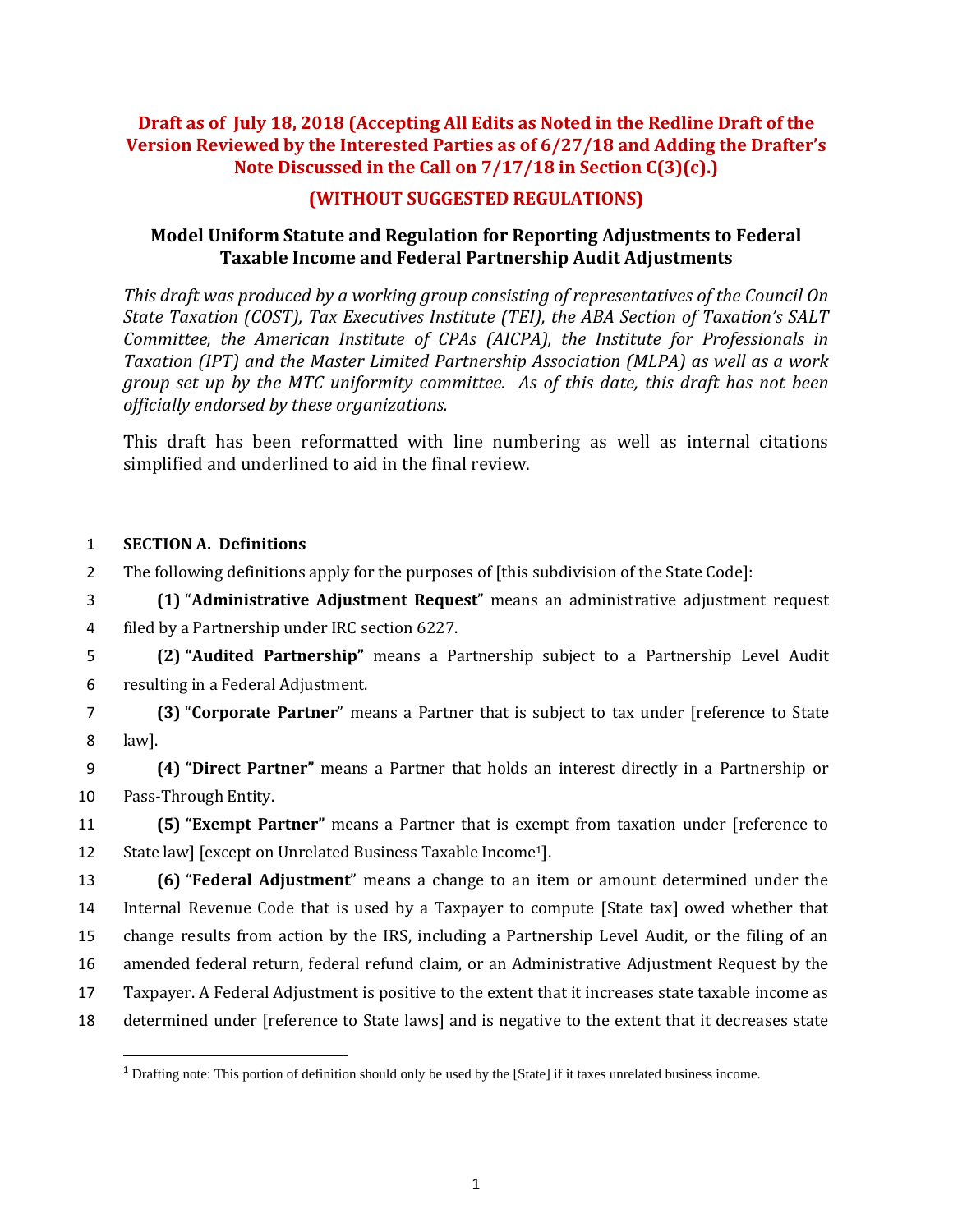taxable income as determined under [reference to State laws].

 **(7)** "**Federal Adjustments Report**" includes methods or forms required by [State Tax Agency] for use by a Taxpayer to report Final Federal Adjustments, including an amended [State] tax return, information return, or a uniform multistate report.

 **(8)** "**Federal Partnership Representative**" means the person the Partnership designates for the taxable year as the Partnership's representative, or the person the IRS has appointed to act as the Federal Partnership Representative, pursuant to IRC section 6223(a).

#### **(9) "Final Determination Date"** means the following**:**

9 (a) Except as provided in Section  $A(9)(b)$  and (c), if the Federal Adjustment arises from an IRS audit or other action by the IRS, the Final Determination Date is the first day on which no Federal Adjustments arising from that audit or other action remain to be finally determined, whether by IRS decision with respect to which all rights of appeal have been waived or exhausted, by agreement, or, if appealed or contested, by a final decision with respect to which all rights of appeal have been waived or exhausted. For agreements required to be signed by the IRS and the Taxpayer, the Final Determination Date is the date on which the last party signed the agreement.

 (b) For Federal Adjustments arising from an IRS audit or other action by the IRS, if the Taxpayer filed as a member of a [combined/consolidated return/report under State law], the Final Determination Date means the first day on which no related Federal Adjustments 20 arising from that audit remain to be finally determined, as described in Section  $A(9)(a)$ , for 21 the entire group.

 (c) If the Federal Adjustment results from filing an amended federal return, a federal refund claim, or an Administrative Adjustment Request, or if it is a Federal Adjustment reported on an amended federal return or other similar report filed pursuant to IRC section 6225 (c), the Final Determination Date means the day on which the amended return, refund claim, Administrative Adjustment Request, or other similar report was filed.

 **(10)** "**Final Federal Adjustment"** means a Federal Adjustment after the Final Determina-tion Date for that Federal Adjustment has passed.

 **(11) "Indirect Partner"** means a Partner in a Partnership or Pass-Through Entity that itself holds an interest directly, or through another Indirect Partner, in a Partnership or Pass-Through Entity.

 **(12)** "**IRC**" means the Internal Revenue Code of 1986, as codified at 26 United States Code (U.S.C.) Section 1, et seq., [insert State's current practice to incorporate IRC] and applicable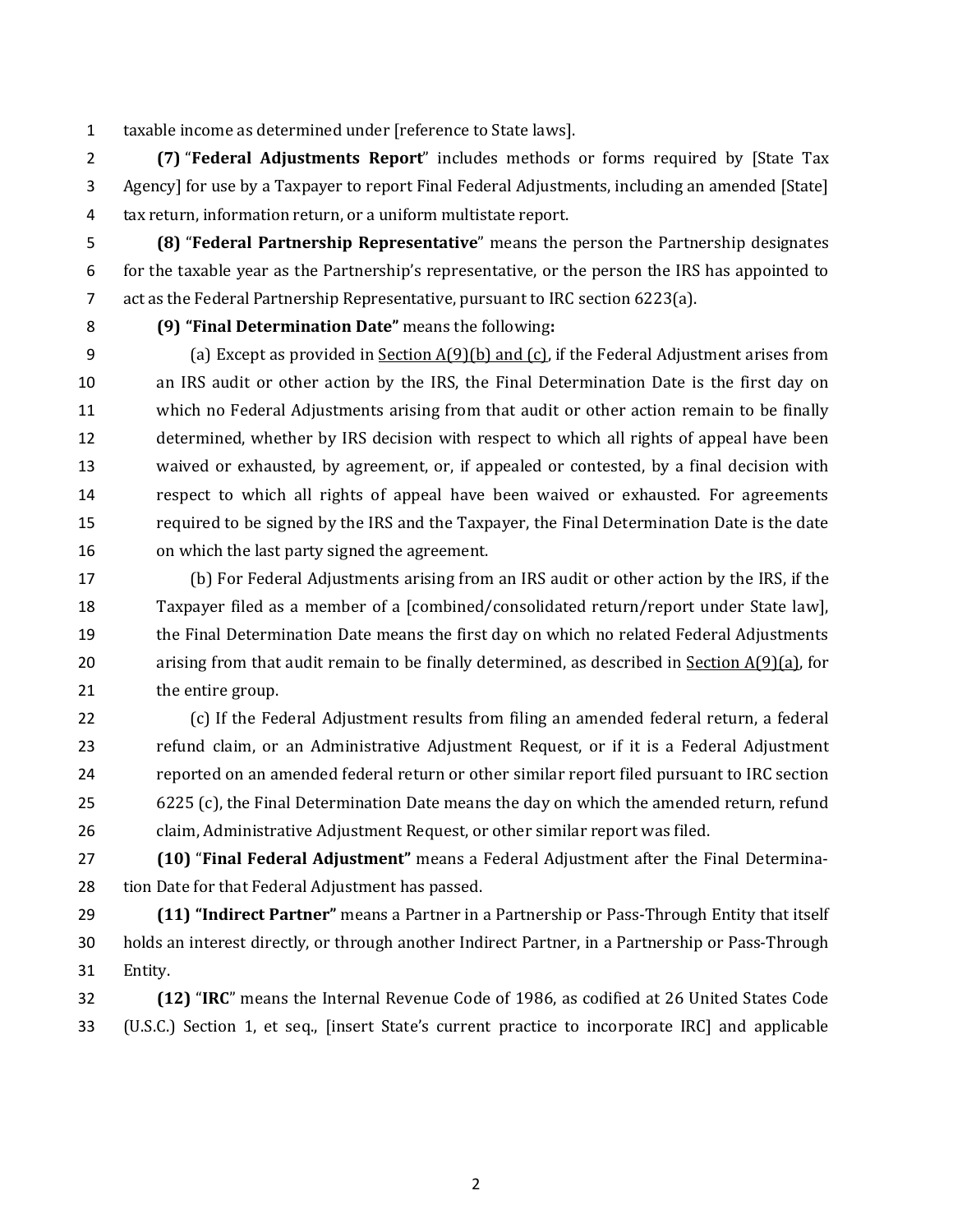1 regulations as promulgated by the U.S. Department of the Treasury.<sup>2</sup>

**(13)** "**IRS**" means the Internal Revenue Service of the U.S. Department of the Treasury.

 **(14)** "**Non**-**Resident Partner**" means an individual, trust, or estate Partner that is not a Resident Partner.

 **(15) "Partner"** means a person that holds an interest directly or indirectly in a Partnership or other Pass-Through Entity.

**(16) "Partnership"** means an entity subject to taxation under Subchapter K of the IRC.

 **(17)** "**Partnership Level Audit**" means an examination by the IRS at the partnership level pursuant to Subchapter C of Title 26, Subtitle F, Chapter 63 of the IRC, as enacted by the Bipartisan Budget Act of 2015, Public Law 114-74, which results in Federal Adjustments.

 **(18) "Pass-Through Entity"** means an entity, other than a Partnership, that is not subject to 12 tax under [reference to State law imposing tax on C corporations or other taxable entities].

 **(19)** "**Reallocation Adjustment"** means a Federal Adjustment resulting from a Partnership Level Audit or an Administrative Adjustment Request that changes the shares of one or more items of partnership income, gain, loss, expense, or credit allocated to Direct Partners. A positive Reallocation Adjustment means the portion of a Reallocation Adjustment that would increase federal income for one or more Direct Partners, and a negative Reallocation Adjustment means the portion of a Reallocation Adjustment that would decrease federal income for one or more Direct Partners [pursuant to Regulations under IRC section 6225].

 **(20)** "**Resident Partner**" means an individual, trust, or estate Partner that is a resident in [State] under [reference to state laws] for the relevant tax period.

 **(21)** "**Reviewed Year**" means the taxable year of a Partnership that is subject to a Partner-ship Level Audit from which Federal Adjustments arise.

 **(22)** "**Taxpayer**" means [insert reference to State definition] and, unless the context clearly indicates otherwise, includes a Partnership subject to a Partnership Level Audit or a Partnership that has made an Administrative Adjustment Request, as well as a Tiered Partner of that Partnership.

**(23)** "**Tiered Partner**" means any Partner that is a Partnership or Pass-Through Entity.

 **(24)** "**Unrelated Business Taxable Income**" has the same meaning as defined in IRC 30 section  $512.3$ 

l

<sup>&</sup>lt;sup>2</sup> Drafting note: A State may need to address undefined terms. Suggested language – "To the extent terms used in this [article] are not defined in this Section or elsewhere in [citation to chapter in which this article is contained], it is the intent of the Legislature to conform as closely as possible to the terminology used in the amendments to the IRC pertaining to the comprehensive partnership audit regime as contained in the Bipartisan Budget Act of 2015, Public Law 114-74, as amended, and this [article] shall be so interpreted."

<sup>&</sup>lt;sup>3</sup> Drafting note: This term should only be used by the [State] if it taxes unrelated business income.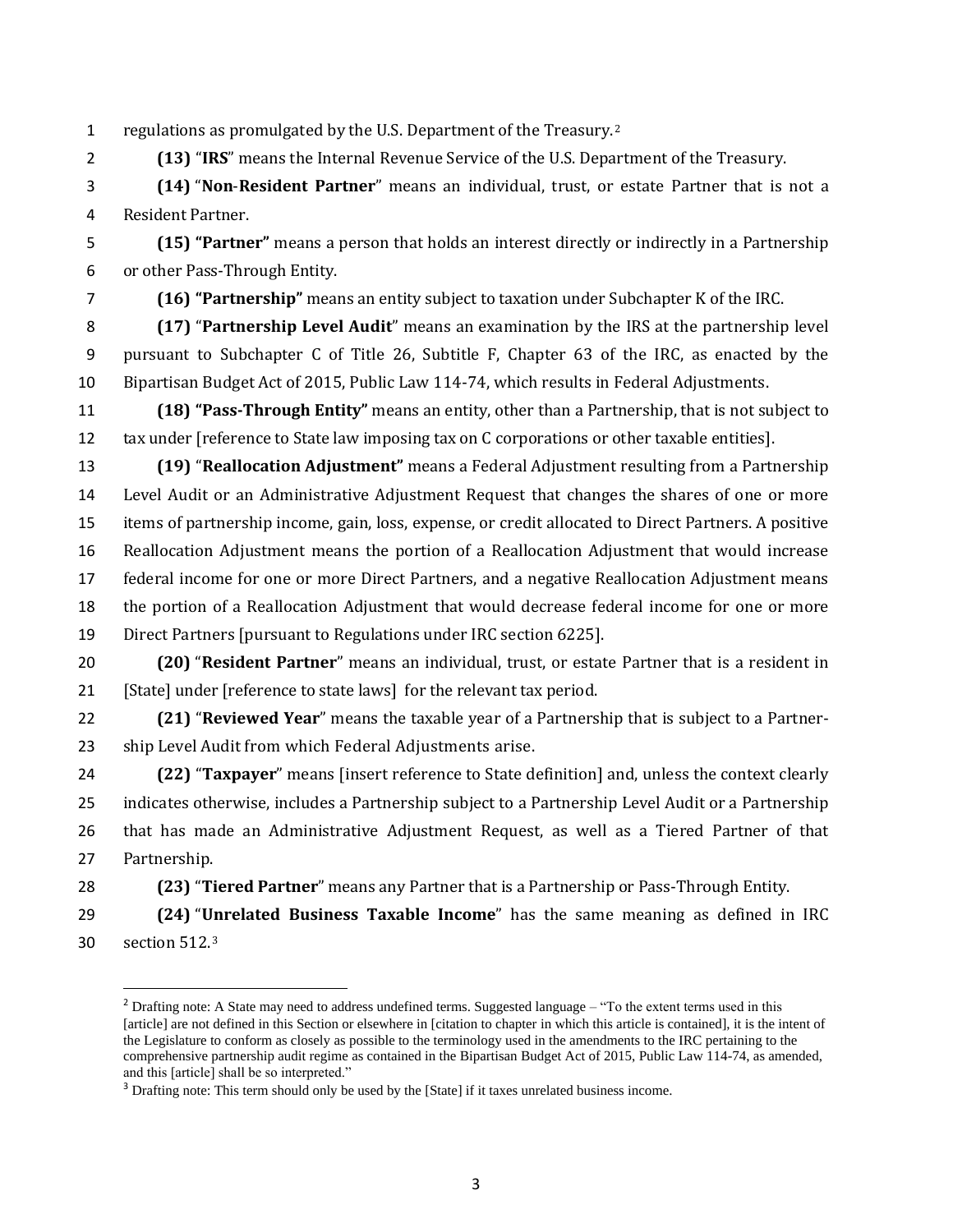#### **SECTION B. Reporting Adjustments to Federal Taxable Income – General Rule**

 Except in the case of Final Federal Adjustments that are required to be reported by a Partnership and its Partners using the procedures in Section C, and Final Federal Adjustments required to be reported for federal purposes under IRC section 6225(a)(2), a Taxpayer shall report and pay any [State] tax due with respect to Final Federal Adjustments arising from an audit or other action by the IRS or reported by the Taxpayer on a timely filed amended federal income tax return, 7 including a return or other similar report filed pursuant to IRC section 6225(c)(2), or federal claim for refund by filing a Federal Adjustments Report with the [State Tax Agency] for the Reviewed Year and, if applicable, paying the additional [State] tax owed by the Taxpayer no later than 180 days after the Final Determination Date.

# **Section C. Reporting Federal Adjustments – Partnership Level Audit and Administrative Adjustment Request**

 Except for adjustments required to reported for federal purposes pursuant to IRC section 6225(a)(2), and the distributive share of adjustments that have been reported as required under Section B, Partnerships and Partners shall report Final Federal Adjustments arising from a Partnership Level Audit or an Administrative Adjustment Request and make payments as required under this Section C.

#### (1) **State Partnership Representative.**

 (a) With respect to an action required or permitted to be taken by a Partnership under this Section C and a proceeding under [reference to provisions for State administrative appeal or judicial review] with respect to that action, the State Partnership Representative for the Reviewed Year shall have the sole authority to act on behalf of the Partnership, and the Partnership's Direct Partners and Indirect Partners shall be bound by those actions.

 (b) The State Partnership Representative for the Reviewed Year is the Partnership's Federal Partnership Representative unless the Partnership designates in writing another person as its State Partnership Representative.

 (c) The [State Tax Agency] may establish reasonable qualifications for and procedures for designating a person, other than the Federal Partnership Representative, to be the State Partnership Representative.

 (2) **Reporting and Payment Requirements for Partnerships Subject to a Final Federal Adjustment and their Direct Partners.** Final Federal Adjustments subject to the requirements 32 of this Section C, except for those subject to a properly made election under Section C(3), shall be reported as follows:

(a) No later than 90 days after the Final Determination Date, the Partnership shall:

 (i) File a completed Federal Adjustments Report, including information as re-quired by [State Tax Agency rule or instruction], with [State Tax Agency]; and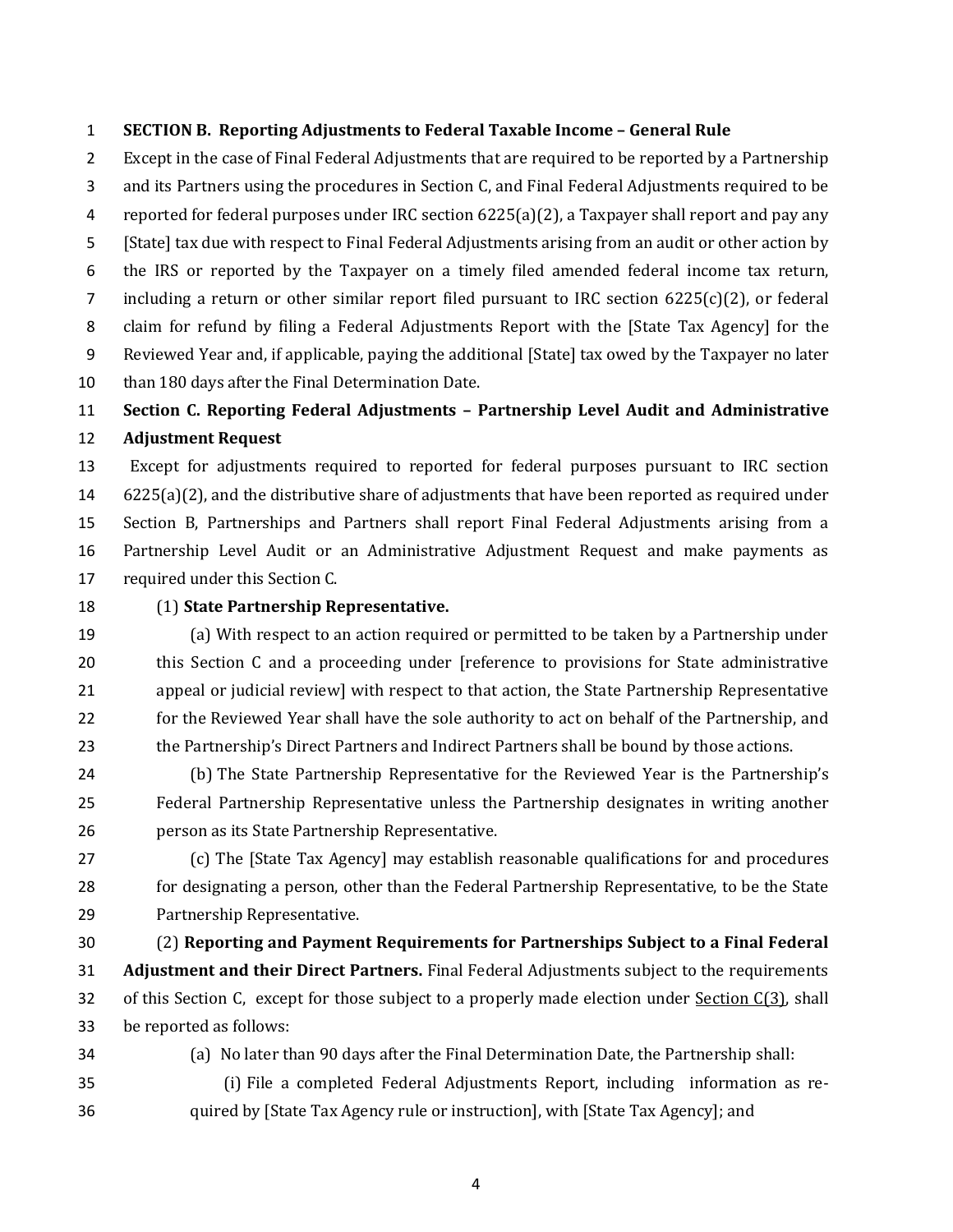(ii) Notify each of its Direct Partners of their distributive share of the Final Federal Adjustments including information as required by the [State Tax Agency rule or in- struction]; and (iii) File an amended composite return for Direct Partners as required under [ref- erence to State law] and/or an amended withholding return for Direct Partners as re- quired under [reference to State law] and pay the additional amount under [reference 7 to State law(s)] that would have been due had the Final Federal Adjustments been re- ported properly as required. 9 (b) [Except as provided under State law for minimal tax liabilities]<sup>4</sup>, no later than 180 days after the Final Determination Date, each Direct Partner that is taxed under [reference 11 to State law imposing tax on individuals, trusts, estates, C corporations, etc.] shall: (i) File a Federal Adjustments Report reporting their distributive share of the ad-13 justments reported to them under **Section C(2)(a)(ii)** as required under [reference to State laws]; and (ii) Pay any additional amount of tax due as if Final Federal Adjustments had been properly reported, plus any penalty and interest due under [reference to State law] and less any credit for related amounts paid or withheld and remitted on behalf of the Di-18 rect Partner under <u>Section C(2)(a)(iii).</u> (3) **Election – Partnership Pays.** Subject to the limitations in Section C(3)(c), an Audited Partnership making an election under this Subsection (3) shall: (a) No later than 90 days after the Final Determination Date, file a completed Federal Adjustments Report, including information as required by the [State Tax Agency rule or instruction], and notify the [State Tax Agency] that it is making the election under this Subsection (3); (b) No later than 180 days after the Final Determination Date, pay an amount, deter- mined as follows, in lieu of taxes owed by its Direct and Indirect Partners: (i) Exclude from Final Federal Adjustments the distributive share of these adjust- ments reported to a Direct Exempt Partner. (ii) For the total distributive shares of the remaining Final Federal Adjustments reported to Direct Corporate Partners subject to tax under [reference to State law] and to Partners subject to tax under [reference state law taxing certain income to tax- exempt entities], apportion and allocate such adjustments as provided under [refer-ence to existing multi-state business activity allocation/apportion law or regulation]

 $\overline{\phantom{a}}$ 

 DRAFTER'S NOTE: If the state adopts a de minimis rule as further set out in this model, then this section would need to be conditioned on a reference to that rule.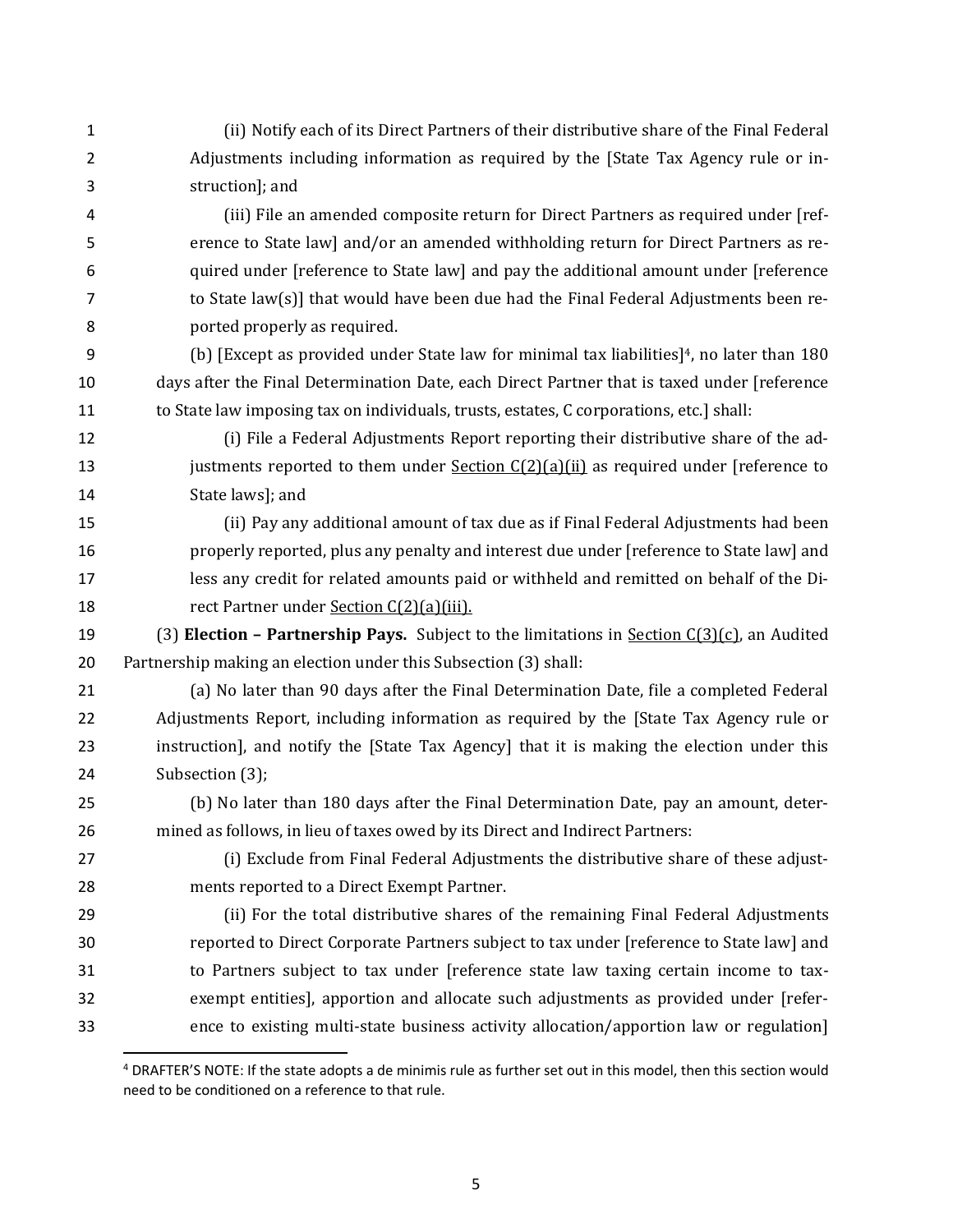and multiply the resulting amount by the highest tax rate under [reference to State 2  $law(s)$ ;

 (iii) For the total distributive shares of the remaining Final Federal Adjustments reported to Non-Resident Direct Partners subject to tax under [reference to State law applying to individuals and /or trusts], determine the amount of such adjustments which is [State]-source income under [reference to existing non-resident partner sourcing law or regulation], and multiply the resulting amount by the highest tax rate under [reference to State law applying to individuals and/or trusts];

 (iv) For the total distributive shares of the remaining Final Federal Adjustments reported to Tiered Partners:

 (A) Determine the amount of such adjustments which is of a type that it would be subject to sourcing to the [State] under [reference to existing State rules for al- locating/apportioning income of non-resident partners]; and then determine the **portion of this amount that would be sourced to the state applying [these rules];** 

 (B) Determine the amount of such adjustments which is of a type that it would not be subject to sourcing to the [State] by a Nonresident Partner under [reference 17 to existing State rules for income fully sourced based on a taxpayer's residency];

18 (C) Determine the portion of the amount determined in Section C(3)(b)(iv)(B) that can be established, under regulation issued by [State Agency], to be properly allocable to Nonresident Indirect Partners or other Partners not subject to tax on the adjustments; or that can be excluded under procedures for Modified Reporting and Payment Method allowed under Paragraph (5).

23 (v) Multiply the total of the amounts determined in Section  $C(3)(b)(iv)(A)$  and  $(B)$ 24 reduced by the amount determined in Section  $C(3)(b)(iv)(C)$  by the highest tax rate under [reference to State law applying to individuals and/or trusts];

 (vi) For the total distributive shares of the remaining Final Federal Adjustments reported to Resident Direct Partners subject to tax under [reference to State law apply- ing to individuals and /or trusts], multiply that amount by the highest tax rate under [reference to State law applying to individuals and/or trusts];

 (vii) Add the amounts determined in Section C(3)(b)(ii), (iii), (v), and (vi), along with penalty and interest as provided in [reference to State law.

- (c) Final Federal Adjustments subject to this election exclude:
- DRAFTER'S NOTE: THE EXCLUSION IN (i) IS INTENDED TO ADDRESS THE PARTICU- LAR STATE'S LAW WITH RESPECT TO ADJUSTMENTS THAT WOULD FLOW THROUGH TO CORPORATE PARTNERS AND MIGHT BE TREATED AS PART OF THE UNITARY BUSINESS OF THE CORPORATION.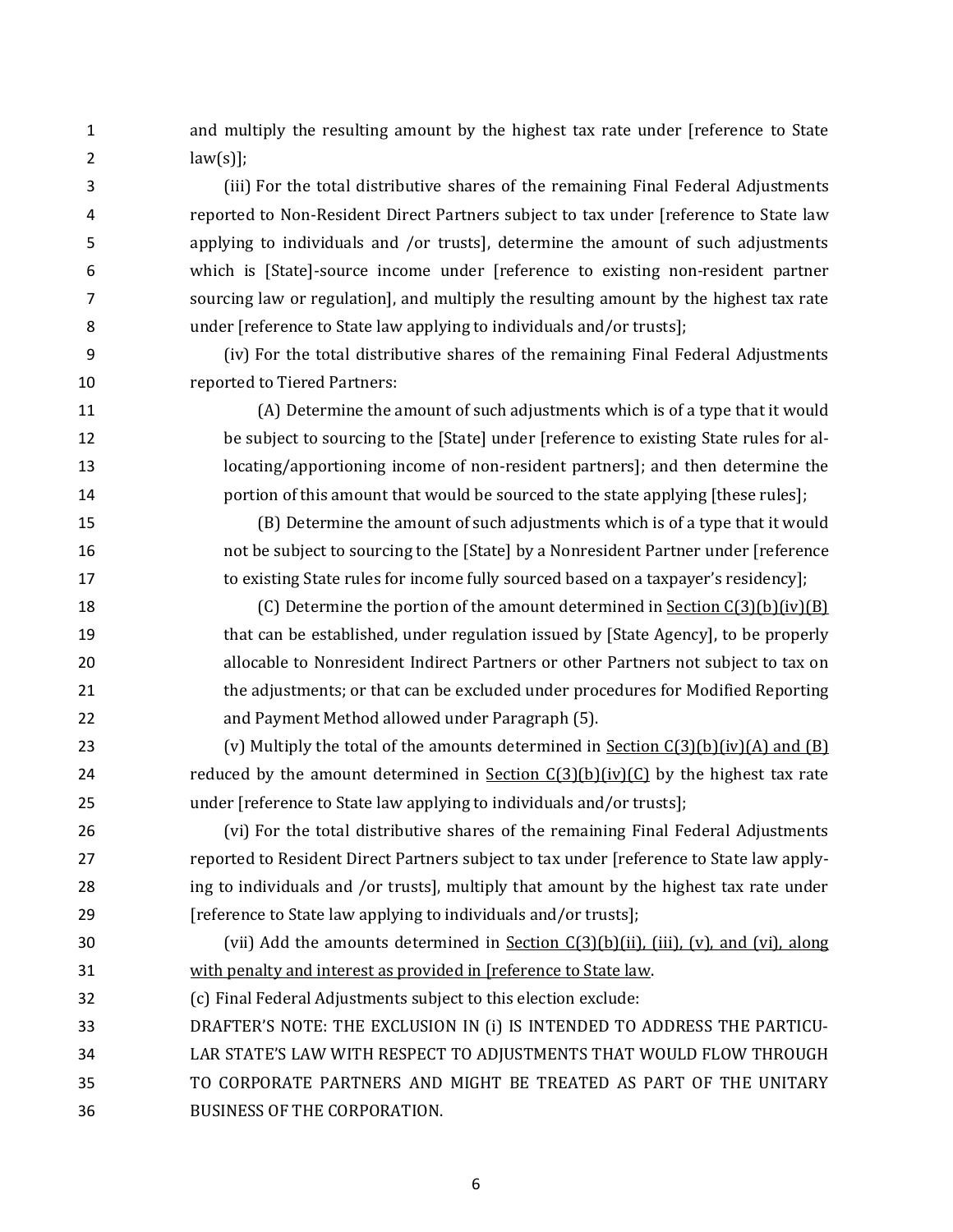- (i) The distributive share of Final Audit Adjustments that under [reference to State law] must be included in the unitary business income of any Direct or Indirect Corpo-rate Partner, provided that the Audited Partnership can reasonably determine this; and
- (ii) Any Final Federal Adjustments resulting from an Administrative Adjustment Request.
- (d) {OPTIONAL PROVISIONS}

 Option A - An Audited Partnership not otherwise subject to any reporting or payment obligation to [State] that makes an election under this Subsection (3) consents to be subject to [State] laws related to reporting, assessment, payment, and collection of 10 [State] tax calculated under the election.

 Option B - An Audited Partnership not otherwise subject to any reporting or payment obligation to [State] may not make an election under this Subsection (3).

 (4) **Tiered Partners.** The Direct and Indirect Partners of an Audited Partnership that are Tiered Partners, and all of the Partners of those Tiered Partners that are subject to tax under [reference to State laws imposing tax on individuals, trusts, corporations, etc.] are subject to the 16 reporting and payment requirements of **Section C(2) and the Tiered Partners are entitled to**  make the elections provided in Section C(3) and (5). The Tiered Partners or their Partners shall make required reports and payments no later than 90 days after the time for filing and furnishing statements to Tiered Partners and their Partners as established under IRC section 6226 and the regulations thereunder. The [State Agency] may promulgate regulations to establish procedures and interim time periods for the reports and payments required by Tiered Partners and their Partners and for making the elections under this Section C.

 (5) **Modified Reporting and Payment Method.** Under procedures adopted by and subject to the approval of the [State Agency], an Audited Partnership or Tiered Partner may enter into an agreement with the [State Agency] to utilize an alternative reporting and payment method, including applicable time requirements or any other provision of this Section C, if the Audited Partnership or Tiered Partner demonstrates that the requested method will reasonably provide for the reporting and payment of taxes, penalties, and interest due under the provisions of this Section C. Application for approval of an alternative reporting and payment method must be made by the Audited Partnership or Tiered Partner within the time for election as provided in 31 Section C(3) or (4), as appropriate.

## (6) **Effect of Election by Audited Partnership or Tiered Partner and Payment of Amount Due.**

- 34 (a) The election made pursuant to Section C(3) or (5) is irrevocable, unless [State Agency], in its discretion, determines otherwise.
- 

(b) If properly reported and paid by the Audited Partnership or Tiered Partner, the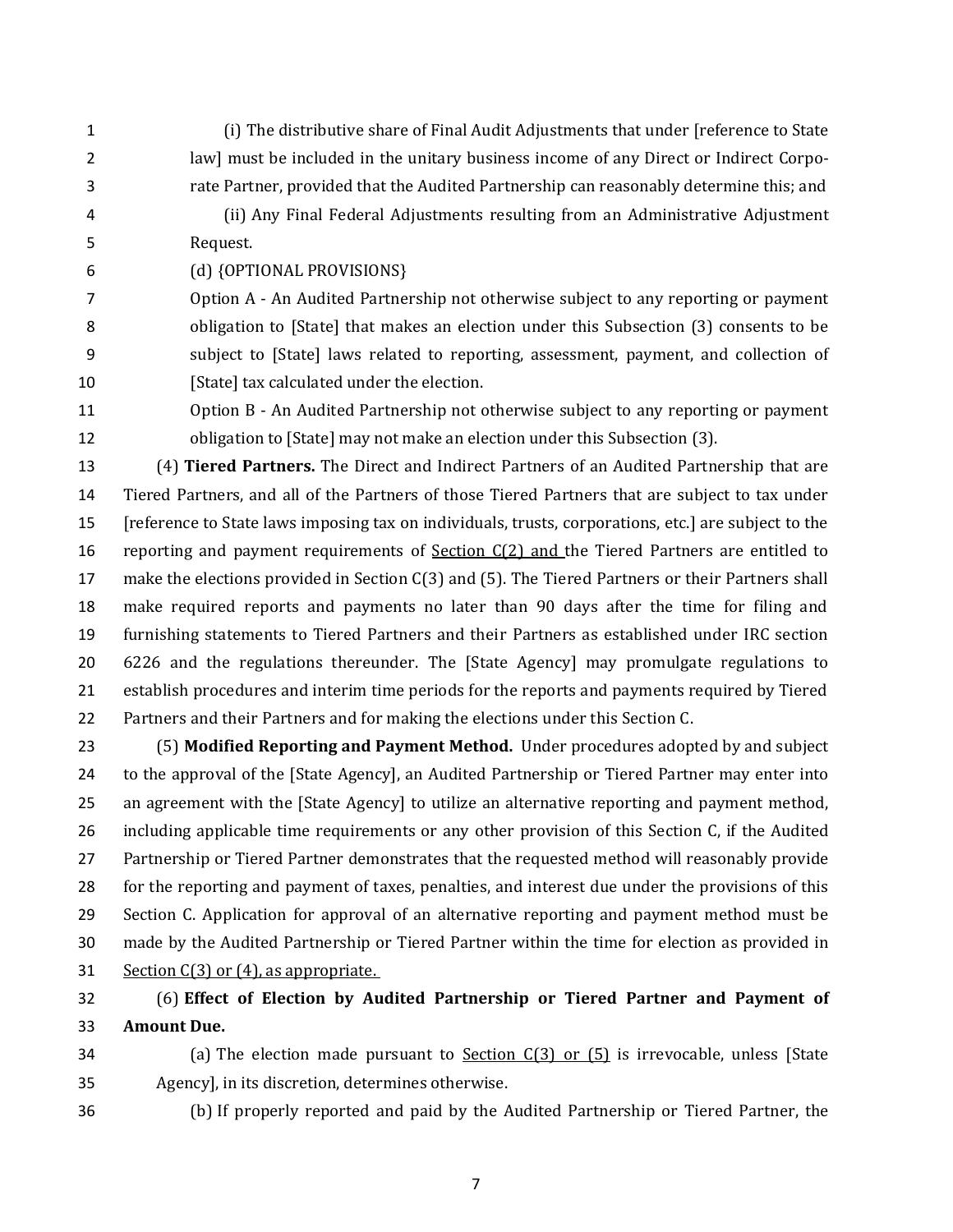1 amount determined in <u>Section C(3)(b)</u>, or similarly under an optional election under Section  $2 \cdot C(5)$ , will be treated as paid in lieu of taxes owed by its Direct and Indirect Partners, to the extent applicable, on the same Final Federal Adjustments. The Direct Partners or Indirect Partners may not take any deduction or credit for this amount or claim a refund of the 5 amount in this State. Nothing in this Subsection(C)(6) shall preclude a Direct Resident Partner from claiming a credit against taxes paid to this State pursuant to [reference to State law], any amounts paid by the Audited Partnership or Tiered Partner on the Resident Partner's behalf to another state or local tax jurisdiction in accordance with the provisions of [State law or regulation allowing credit for taxes paid to another state or locality].

 (7) **Failure of Audited Partnership or Tiered Partner to Report or Pay**. Nothing in this Section C prevents the [State Agency] from assessing Direct Partners or Indirect Partners for taxes they owe, using the best information available, in the event that a Partnership or Tiered Partner fails to timely make any report or payment required by this Section C for any reason.

#### **SECTION D. De Minimis Exception**

 The [State Agency] at its discretion may promulgate regulations to establish a de minimis amount upon which a taxpayer shall not be required to comply with Sections B and C of this [Chapter].

 **SECTION E. Assessments of Additional [State] Tax, Interest, and Penalties Arising from Adjustments to Federal Taxable Income – Statute of Limitations**

 The [State Agency] will assess additional tax, interest, and penalties arising from Final Federal Adjustments arising from an audit by the IRS, including a Partnership Level Audit, or reported by the Taxpayer on an amended federal income tax return or as part of an Administrative Adjustment Request by the following dates:

 (1) **Timely Reported Federal Adjustments.** If a Taxpayer files with the [State Agency] a Federal Adjustments Report or an amended [State] tax return as required within the period specified in Sections B or C, the [State Agency] may assess any amounts, including in-lieu-of amounts, taxes, interest, and penalties arising from those Federal Adjustments if [State Agency] issues a notice of the assessment to the Taxpayer no later than:

 (a) The expiration of the limitations period specified in [citation to State statute setting forth normal limitations period]; or

 (b) The expiration of the one (1) year period following the date of filing with the [State Agency] of the Federal Adjustments Report.

 (2) **Untimely Reported Federal Adjustments.** If the Taxpayer fails to file the Federal Adjustments Report within the period specified in Sections B or C, as appropriate, or the Federal Adjustments Report filed by the Taxpayer omits Final Federal Adjustments or understates the correct amount of tax owed, the [State Agency] may assess amounts or additional amounts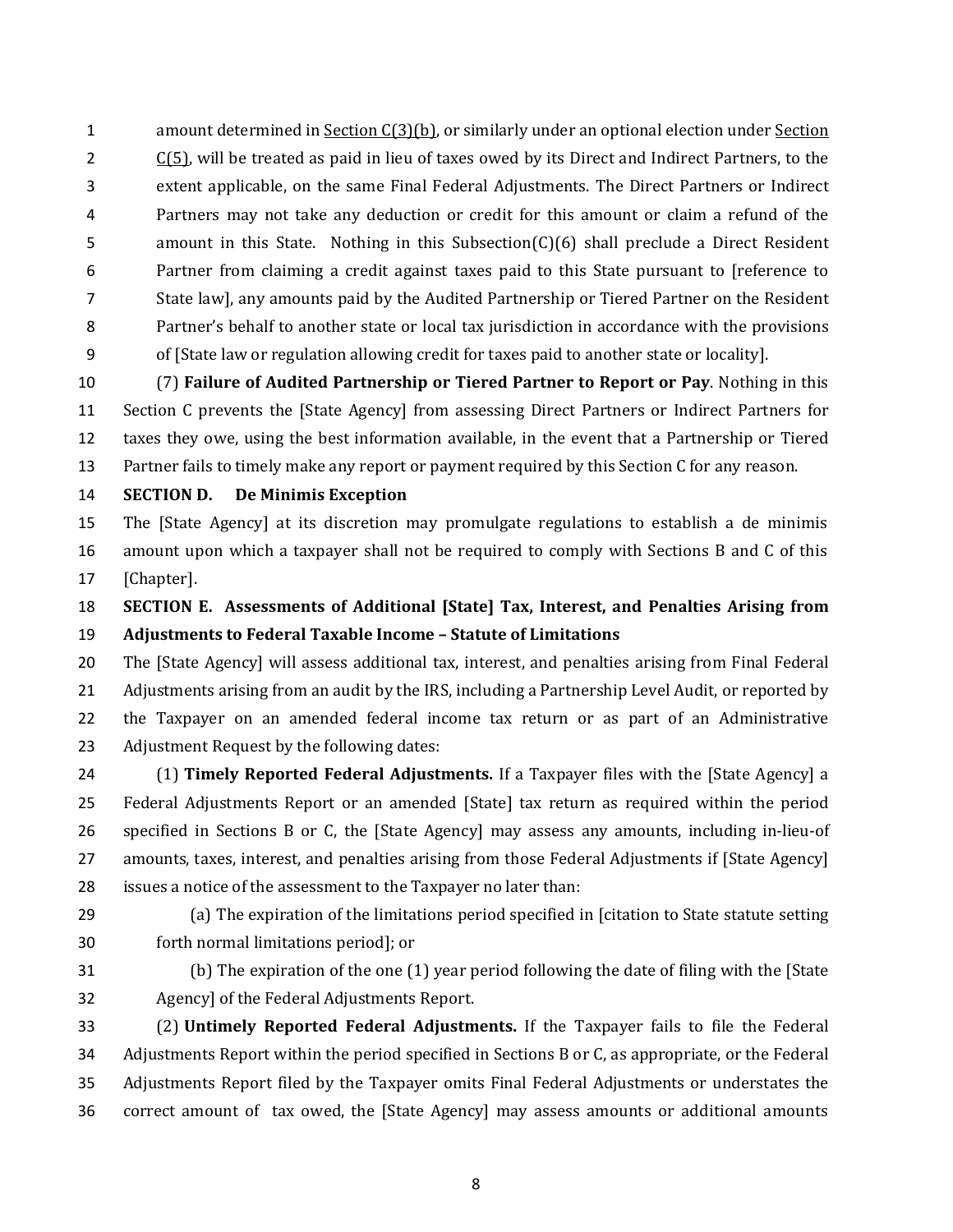including in-lieu-of amounts, taxes, interest, and penalties arising from the Final Federal Adjustments, if it mails a notice of the assessment to the Taxpayer by a date which is the latest of the following:

 (a) The expiration of the limitations period specified in [citation to State statute setting forth normal limitations period]; or

 (b) The expiration of the one (1) year period following the date the Federal Adjust-ments Report was filed with [State Agency]; or

 (c) Absent fraud, the expiration of the six (6) year period following the Final Determi-nation Date.

#### **SECTION F. Estimated [State] Tax Payments During the Course of a Federal Audit**

 A Taxpayer may make estimated payments to the [State Agency], following the process prescribed by the [State Agency], of the [State] tax expected to result from a pending IRS audit, prior to the due date of the Federal Adjustments Report, without having to file the report with the [State Agency]. The estimated tax payments shall be credited against any tax liability ultimately found to be due to [State] ("Final [State] Tax Liability") and will limit the accrual of further statutory interest on that amount. If the estimated tax payments exceed the final tax liability and statutory interest ultimately determined to be due, the Taxpayer is entitled to a refund or credit for the excess, provided the Taxpayer files a Federal Adjustments Report or claim for refund or credit of tax pursuant to [citation to State statute setting forth claim for refund requirements] no later than one year following the Final Determination Date.

## **SECTION G. Claims for Refund or Credits of Tax Arising from Final Federal Adjustments Made by the IRS**

 Except for Final Federal Adjustments required to be reported for federal purposes under IRC section 6225(a)(2), a Taxpayer may file a claim for refund or credit of tax arising from Federal Adjustments made by the IRS on or before the later of:

 (1) The expiration of the last day for filing a claim for refund or credit of [State] tax pursuant to [citation to State statute setting forth claim for refund requirements], including any extensions; or

 (2) One year from the date a Federal Adjustments Report prescribed in Sections B or C, as applicable, was due to the [State Agency], including any extensions pursuant to Section G.

The Federal Adjustments Report shall serve as the means for the Taxpayer to report additional

tax due, report a claim for refund or credit of tax, and make other adjustments (including to its

net operating losses) resulting from adjustments to the Taxpayer's federal taxable income.

**SECTION H. Scope of Adjustments and Extensions of Time.**

 (1) Unless otherwise agreed in writing by the Taxpayer and the [State Agency], any adjust-ments by the [State Agency] or by the Taxpayer made after the expiration of the [State's normal